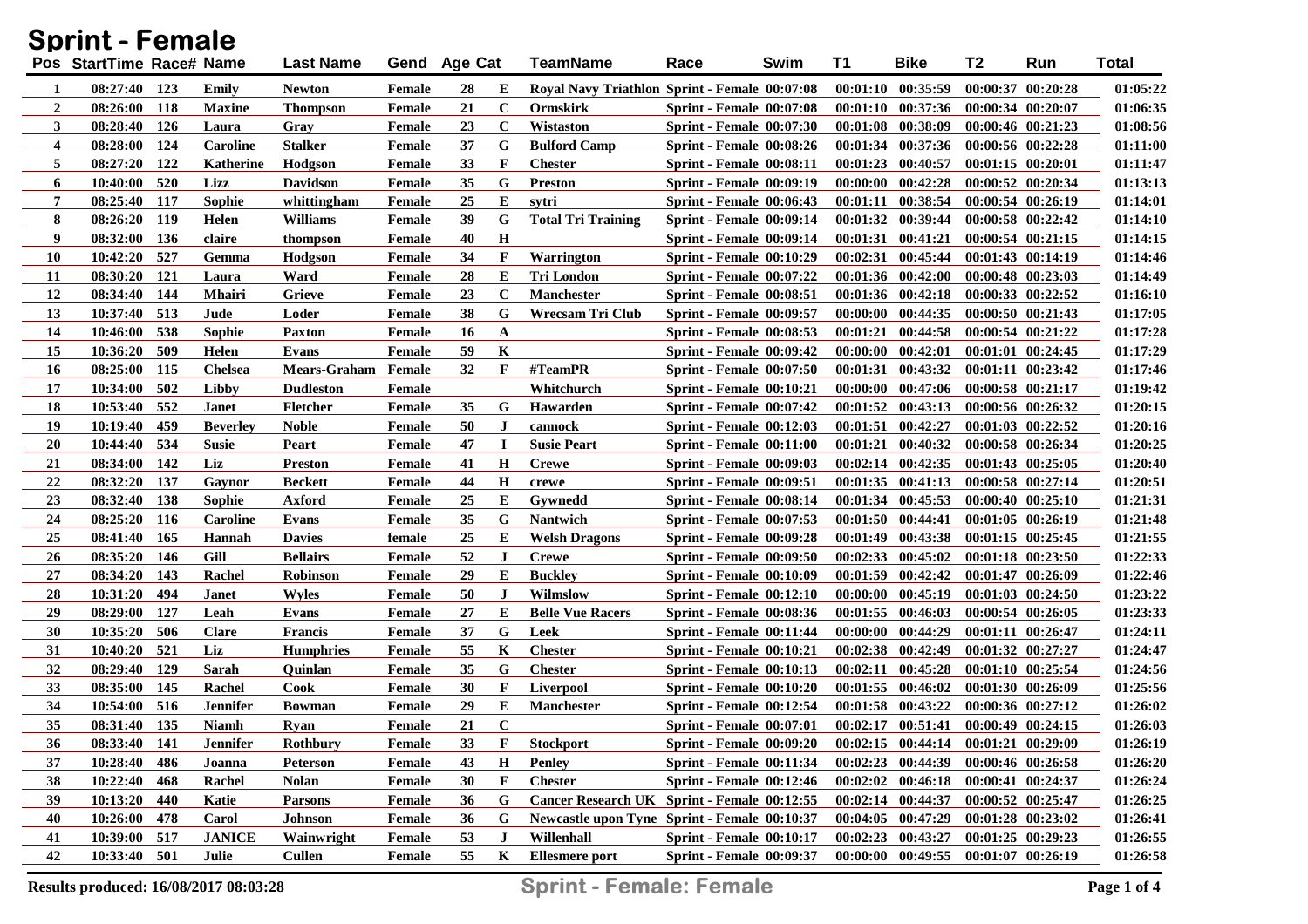|    | Pos StartTime Race# Name |            |                  | <b>Last Name</b>  | Gend          | <b>Age Cat</b> |              | TeamName                                       | Race                            | Swim | T1 | <b>Bike</b>                         | T2                    | Run                   | <b>Total</b> |
|----|--------------------------|------------|------------------|-------------------|---------------|----------------|--------------|------------------------------------------------|---------------------------------|------|----|-------------------------------------|-----------------------|-----------------------|--------------|
| 43 | 10:43:00 529             |            | Lisa             | <b>Bentham</b>    | Female        | 37             | G            | Cancer Research UK Sprint - Female 00:11:20    |                                 |      |    | $00:02:38$ $00:46:38$               | 00:00:46 00:25:37     |                       | 01:26:59     |
| 44 | 10:31:00                 | 493        | <b>Deb</b>       | Wilne             | Female        | 46             | 1            | Leek                                           | Sprint - Female 00:12:46        |      |    | $00:00:00$ $00:47:24$               |                       | $00:01:27$ $00:25:30$ | 01:27:07     |
| 45 | 08:33:00                 | 139        | <b>Karen</b>     | Gladman           | <b>Female</b> | 60             | L            | Congleton                                      | <b>Sprint - Female 00:10:27</b> |      |    | 00:03:16 00:45:27                   | 00:01:50 00:26:09     |                       | 01:27:09     |
| 46 | 10:30:40                 | 492        | Kathryn          | <b>Brammeier</b>  | <b>Female</b> | 23             | C            | <b>NEWTON-LE-WILL Sprint - Female 00:11:02</b> |                                 |      |    | $00:00:00$ $00:47:55$               | $00:00:42$ $00:27:31$ |                       | 01:27:10     |
| 47 | 10:13:00                 | 439        | Lucy             | Kemp              | Female        | 26             | E            | Warrington                                     | Sprint - Female 00:14:04        |      |    | $00:00:00$ $00:45:47$               | 00:00:45 00:26:45     |                       | 01:27:21     |
| 48 | 10:33:20                 | 500        | Amanda           | <b>Mountford</b>  | Female        | 23             | $\mathbf C$  | <b>Deeside</b>                                 | <b>Sprint - Female 00:11:13</b> |      |    | $00:00:00$ $00:51:06$               | 00:00:40 00:24:30     |                       | 01:27:29     |
| 49 | 10:23:40                 | 471        | <b>Karen</b>     | <b>Mawditt</b>    | Female        | 49             | $\mathbf I$  | <b>Market Drayton</b>                          | <b>Sprint - Female 00:14:05</b> |      |    | $00:02:53$ $00:45:33$               | 00:00:57 00:24:03     |                       | 01:27:31     |
| 50 | 08:30:00                 | 130        | Samantha         | <b>Dulieu</b>     | Female        | 22             | $\mathbf C$  | <b>Nantwich</b>                                | Sprint - Female 00:10:41        |      |    | $00:02:23$ $00:46:22$               | 00:01:38 00:26:31     |                       | 01:27:35     |
| 51 | 10:04:20                 | 413        | Rachael          | <b>Brady</b>      | Female        | 46             | $\bf{I}$     | <b>Huddersfield</b>                            | <b>Sprint - Female 00:11:26</b> |      |    | $00:04:09$ $00:41:17$               | 00:01:41 00:29:11     |                       | 01:27:44     |
| 52 | 10:06:00                 | 418        | Katy             | <b>Hudson</b>     | Female        | 47             | $\bf I$      | <b>Stockport</b>                               | <b>Sprint - Female 00:13:06</b> |      |    | $00:02:42$ $00:43:46$               | $00:01:12$ $00:27:10$ |                       | 01:27:56     |
| 53 | 10:32:40                 | 498        | Ceri             | Adams             | Female        | 26             | Е            | <b>Narborough</b>                              | <b>Sprint - Female 00:11:33</b> |      |    | $00:00:00$ $00:47:25$               | 00:00:37 00:28:28     |                       | 01:28:03     |
| 54 | 10:36:40                 | 510        | June             | Gladman           | <b>Female</b> | 47             | I            |                                                | Sprint - Female 00:11:18        |      |    | $00:00:00$ $00:46:03$               |                       | $00:01:07$ $00:29:48$ | 01:28:16     |
| 55 | 10:42:40                 | 528        | Katie            | <b>Millichamp</b> | <b>Female</b> | 27             | E            | <b>Manchester</b>                              | <b>Sprint - Female 00:10:51</b> |      |    | $00:02:50$ $00:47:13$               |                       | $00:00:46$ $00:26:46$ | 01:28:26     |
| 56 | 10:16:40                 | 450        | Amanda           | <b>Jackson</b>    | Female        | 50             | J            | <b>Malpas</b>                                  | Sprint - Female 00:12:40        |      |    | 00:03:01 00:44:14                   |                       | $00:00:54$ $00:27:50$ | 01:28:39     |
| 57 | 10:18:00                 | 454        | Carys            | Schofield         | Female        | 30             | F            | <b>Liverpool</b>                               | <b>Sprint - Female 00:11:24</b> |      |    | $00:02:31$ $00:47:58$               |                       | $00:00:48$ $00:25:58$ | 01:28:39     |
| 58 | 08:29:20                 | 128        | Sarah            | Whyman            | <b>Female</b> | 37             | G            | <b>Sale</b>                                    | <b>Sprint - Female 00:08:13</b> |      |    | $00:02:31$ $00:44:26$               |                       | 00:00:36 00:32:58     | 01:28:44     |
| 59 | 08:33:20                 | 140        | Amy              | <b>Buckley</b>    | Female        | 34             | F            | Lymm                                           | <b>Sprint - Female 00:08:37</b> |      |    | 00:03:47 00:48:33                   | $00:01:22$ $00:26:30$ |                       | 01:28:49     |
| 60 | 10:05:20                 | 416        | <b>Melissa</b>   | Grove             | Female        | 25             | E            | Lancashire                                     | <b>Sprint - Female 00:12:58</b> |      |    | 00:03:51 00:46:57                   | 00:01:34 00:23:39     |                       | 01:28:59     |
| 61 | 10:39:40                 | 519        | Lynn             | Paalman           | Female        | 49             | 1            | <b>One In Eleven</b>                           | Sprint - Female 00:10:20        |      |    | 00:03:46 00:49:29                   |                       | $01:02:24$ $00:36:52$ | 01:29:07     |
| 62 | 10:47:40                 | 543        | <b>Melanie</b>   | <b>Brooks</b>     | <b>Female</b> | 40             | Н            |                                                | <b>Sprint - Female 00:11:25</b> |      |    | 00:02:43 00:49:43                   | $00:01:10$ $00:24:07$ |                       | 01:29:08     |
| 63 | 10:29:20                 | 488        | <b>Trudy</b>     | Melvin            | Female        |                |              |                                                | Sprint - Female 00:11:34        |      |    | 00:00:00 00:49:25                   | $00:00:57$ $00:27:17$ |                       | 01:29:13     |
| 64 | 10:32:00                 | 496        | Hannah           | Freemantle        | Female        | 32             | F            | <b>Chester</b>                                 | <b>Sprint - Female 00:10:39</b> |      |    | $00:00:00$ $00:46:49$               |                       | $00:00:55$ $00:31:09$ | 01:29:32     |
| 65 | 10:38:00                 | 514        | Laura            | <b>Burndred</b>   | <b>Female</b> | 27             | Е            | <b>Aberdeen City</b>                           | <b>Sprint - Female 00:10:23</b> |      |    | 00:00:00 00:50:36                   |                       | $00:00:55$ $00:27:45$ | 01:29:39     |
| 66 | 10:28:20                 | 485        | <b>Michelle</b>  | <b>Vickers</b>    | Female        | 41             | $\mathbf H$  | <b>Bradford</b>                                | <b>Sprint - Female 00:10:14</b> |      |    | $00:02:22$ $00:48:09$               |                       | $00:01:10$ $00:28:15$ | 01:30:10     |
| 67 | 10:31:40                 | 495        | <b>Mary</b>      | Reeves            | Female        | 55             | K            | <b>Inkberrow</b>                               | <b>Sprint - Female 00:11:43</b> |      |    | $00:00:00$ $00:52:12$               |                       | $00:02:03$ $00:24:14$ | 01:30:12     |
| 68 | 10:34:40                 | 504        | Jill             | Bull              | Female        | 35             | G            | Wilmslow                                       | <b>Sprint - Female 00:09:36</b> |      |    | $00:00:00$ $00:52:40$               | $00:00:50$ $00:27:07$ |                       | 01:30:13     |
| 69 | 10:38:20                 | 515        | Leah             | Smith             | Female        | 17             | B            | Cancer Research UK Sprint - Female 00:09:21    |                                 |      |    | 00:00:00 00:53:14                   |                       | $00:01:04$ $00:26:42$ | 01:30:21     |
| 70 | 10:21:40                 | 465        | <b>Vivienne</b>  | <b>Irvine</b>     | Female        | 53             | J            |                                                | <b>Sprint - Female 00:13:16</b> |      |    | $00:02:15$ $00:46:22$               |                       | $00:01:15$ $00:27:28$ | 01:30:36     |
| 71 | 08:28:20                 | 125        | <b>Dianne</b>    | Johnson           | Female        | 47             | 1            | <b>Liverpool</b>                               | <b>Sprint - Female 00:05:27</b> |      |    | $00:05:33$ $00:58:03$               |                       | $00:03:24$ $00:18:22$ | 01:30:49     |
| 72 | 10:18:40                 | 456        | <b>Clare</b>     | <b>Bebbington</b> | Female        | 37             | G            | Whittington                                    | <b>Sprint - Female 00:12:53</b> |      |    | $00:02:19$ $00:47:16$               |                       | $00:01:00$ $00:27:36$ | 01:31:04     |
| 73 | 10:48:40                 | 546        | Sarah            | Kelly             | Female        | 29             | Е            | Wigan                                          | <b>Sprint - Female 00:10:11</b> |      |    | 00:03:09 00:47:57                   |                       | $00:02:10$ $00:27:43$ | 01:31:10     |
| 74 | 08:26:40                 | <b>120</b> | Emily            | Jevons            | Female        | 22             | $\mathbf C$  | Cancer Research UK Sprint - Female 00:08:06    |                                 |      |    | 00:03:02 00:48:57                   |                       | 00:01:00 00:30:12     | 01:31:17     |
| 75 | 10:19:20                 | 458        | Rachel           | Redshaw           | Female        | 50             | J            | <b>Malpas</b>                                  | <b>Sprint - Female 00:13:59</b> |      |    | $00:02:54$ $00:43:38$               |                       | $00:00:59$ $00:29:58$ | 01:31:28     |
| 76 | 10:08:20                 | 425        | <b>Nicola</b>    | Terry             | <b>Female</b> | 34             | F            |                                                | <b>Sprint - Female 00:17:02</b> |      |    | 00:00:00 00:47:37                   |                       | 00:01:41 00:25:13     | 01:31:33     |
| 77 | 10:41:00 523             |            | Helen            | Owen              | <b>Female</b> | 35             | G            | Ware                                           | <b>Sprint - Female 00:10:46</b> |      |    | $00:02:35$ $00:47:37$               |                       | $00:01:02$ $00:29:54$ | 01:31:54     |
| 78 | 08:36:00 148             |            | <b>Claire</b>    | Purtill           | <b>Female</b> | 31             | F            | Lowton                                         | <b>Sprint - Female 00:09:43</b> |      |    | $00:03:33$ $00:49:10$               | 00:00:58 00:28:32     |                       | 01:31:56     |
| 79 | 10:22:00 466             |            | Samantha         | <b>Ryan</b>       | Female        |                |              |                                                | Sprint - Female 00:12:48        |      |    | $00:02:49$ $00:47:51$               | $00:00:53$ $00:27:42$ |                       | 01:32:03     |
| 80 | 10:25:40                 | 477        | Catherine        | Salt              | <b>Female</b> | 46             |              | <b>Staffs</b>                                  | <b>Sprint - Female 00:12:13</b> |      |    | $00:03:21$ $00:44:08$               | $00:01:59$ $00:30:42$ |                       | 01:32:23     |
| 81 | 10:39:20 518             |            | <b>Charlotte</b> | Sholl             | <b>Female</b> | 48             |              | warrington                                     | <b>Sprint - Female 00:10:34</b> |      |    | $00:01:49$ $00:49:52$               | 00:01:31 00:28:56     |                       | 01:32:42     |
| 82 | 09:59:40 399             |            | Helen            | <b>Mackay</b>     | Female        | 37             | G            | killingworth                                   | <b>Sprint - Female 00:11:11</b> |      |    | $00:03:20$ $00:48:30$               | $00:01:53$ $00:27:51$ |                       | 01:32:45     |
| 83 | 10:43:40 531             |            | Emma             | <b>Davies</b>     | Female        | 40             | H            | Manchester                                     | Sprint - Female 00:10:23        |      |    | 00:03:01 00:48:17                   |                       | 00:01:03 00:30:04     | 01:32:48     |
| 84 | 10:45:00 535             |            | Sarah            | <b>Bloor</b>      | Female        | 28             | E            | Nantwich                                       | <b>Sprint - Female 00:10:35</b> |      |    | 00:02:45 00:48:22                   | 00:01:00 00:30:25     |                       | 01:33:07     |
| 85 | 10:45:40 537             |            | Rachel           | <b>Naamani</b>    | Female        | 31             | $\mathbf{F}$ | Urmston Manchester Sprint - Female 00:10:04    |                                 |      |    | 00:03:42 00:52:55 00:01:13 00:25:31 |                       |                       | 01:33:25     |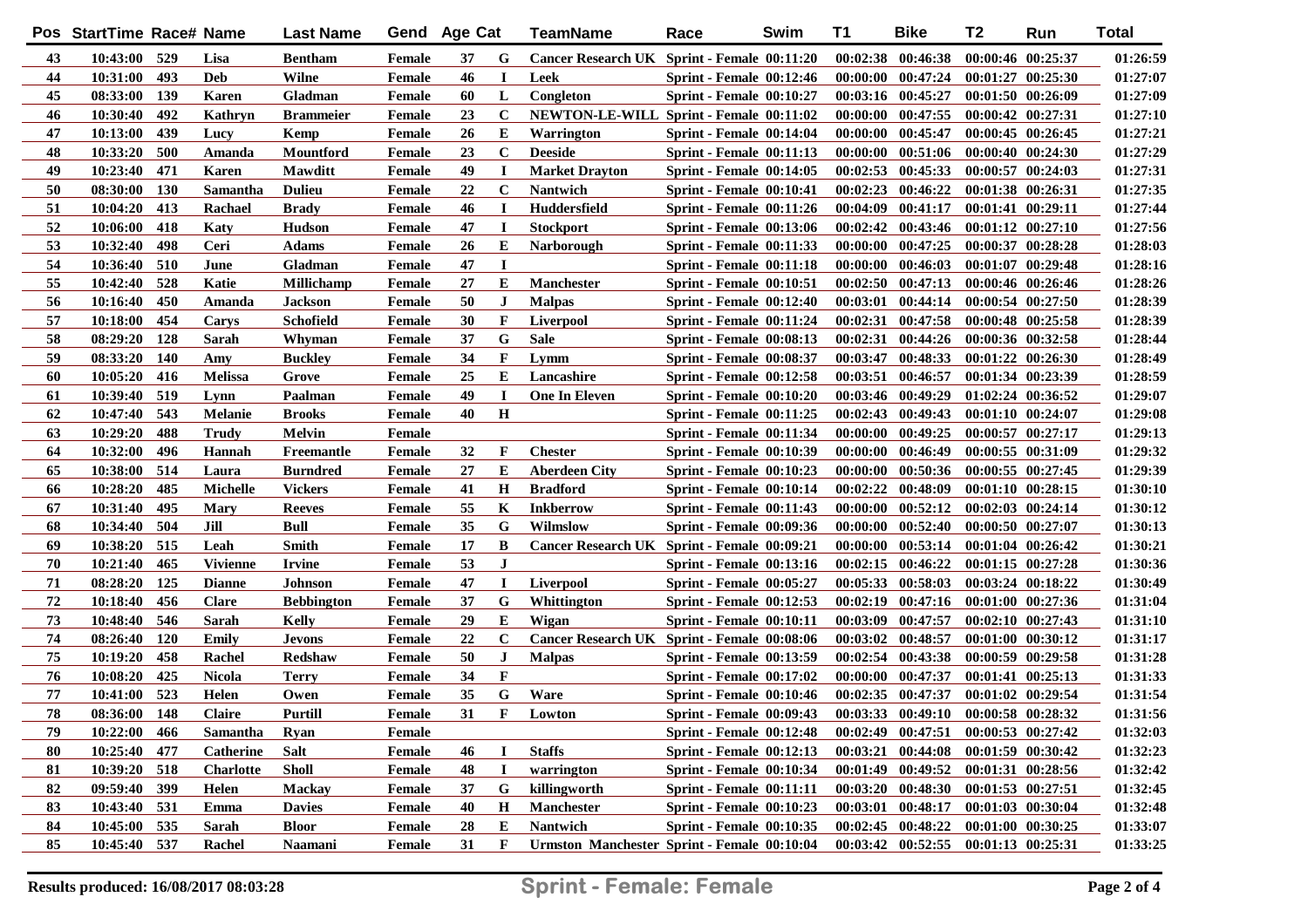|            | Pos StartTime Race# Name |     |                        | <b>Last Name</b>              |               | Gend Age Cat |              | <b>TeamName</b>                               | Race                            | Swim | <b>T1</b> | <b>Bike</b>                         | T <sub>2</sub>        | Run                   | <b>Total</b> |
|------------|--------------------------|-----|------------------------|-------------------------------|---------------|--------------|--------------|-----------------------------------------------|---------------------------------|------|-----------|-------------------------------------|-----------------------|-----------------------|--------------|
| 86         | 10:52:40 558             |     | Samantha               | <b>Morris</b>                 | <b>Female</b> | 49           | П            | <b>Malpas</b>                                 | <b>Sprint - Female 00:13:26</b> |      |           | $00:03:23$ $00:47:29$               |                       | 00:00:46 00:28:46     | 01:33:50     |
| 87         | 10:28:00                 | 484 | Joanne                 | <b>Burton</b>                 | Female        | 56           | K            | <b>Heswall</b>                                | <b>Sprint - Female 00:13:01</b> |      |           | $00:00:00$ $00:46:54$               |                       | $00:01:47$ $00:32:33$ | 01:34:15     |
| 88         | 10:35:40                 | 507 | <b>Bethany</b>         | <b>Hilton</b>                 | Female        | 21           | C            | <b>Cheshire</b>                               | <b>Sprint - Female 00:10:49</b> |      |           | $00:00:00$ $00:51:55$               |                       | $00:00:53$ $00:30:50$ | 01:34:27     |
| 89         | 10:26:20                 | 479 | Anne                   | Otter                         | <b>Female</b> | 44           | $\mathbf H$  | <b>Preston</b>                                | <b>Sprint - Female 00:12:59</b> |      |           | $00:02:51$ $00:43:51$               |                       | 00:01:18 00:33:33     | 01:34:32     |
| 90         | 10:30:00                 | 490 | <b>Naomi</b>           | Lee                           | <b>Female</b> | 35           | G            | Coventry                                      | Sprint - Female 00:11:49        |      |           | $00:00:00$ $00:50:55$               | $00:00:55$ $00:31:11$ |                       | 01:34:50     |
| 91         | 10:30:20                 | 491 | Samantha               | <b>Black</b>                  | <b>Female</b> | 35           | G            | Arthritis Research U Sprint - Female 00:12:22 |                                 |      |           | $00:00:00$ $00:52:03$               | $00:00:49$ $00:29:43$ |                       | 01:34:57     |
| 92         | 08:31:00                 | 133 | sarah                  | <b>Barton</b>                 | <b>Female</b> | 39           | G            | <b>Urmston</b>                                | <b>Sprint - Female 00:09:33</b> |      |           | $00:03:37$ $00:47:52$               |                       | 00:01:51 00:32:06     | 01:34:59     |
| 93         | 10:22:20                 | 467 | <b>Jennifer</b>        | <b>Butler</b>                 | <b>Female</b> | 28           | E            | Manchester                                    | <b>Sprint - Female 00:13:04</b> |      |           | $00:02:48$ $00:50:04$               |                       | 00:00:56 00:28:12     | 01:35:04     |
| 94         | 10:25:20                 | 476 | melanie                | aucott                        | <b>Female</b> | 54           | $\bf J$      | halesowen                                     | <b>Sprint - Female 00:12:56</b> |      |           | $00:02:46$ $00:50:21$               |                       | $00:00:40$ $00:28:21$ | 01:35:04     |
| 95         | 10:15:20                 | 446 | <b>Alison</b>          | <b>Metcalfe</b>               | female        | 51           | $\bf J$      | <b>Acton Bridge</b>                           | <b>Sprint - Female 00:12:30</b> |      |           | $00:03:48$ $00:45:52$               | $00:01:07$ $00:32:05$ |                       | 01:35:22     |
| 96         | 10:16:00                 | 448 | Sophie                 | Rogers                        | Female        | 29           | E            | <b>Manchester</b>                             | <b>Sprint - Female 00:13:27</b> |      |           | $00:02:36$ $00:49:12$               | $00:00:46$ $00:29:24$ |                       | 01:35:25     |
| 97         | 10:21:00                 | 463 | Georgie                | <b>Perries-Reading Female</b> |               | 20           | $\mathbf C$  |                                               | <b>Sprint - Female 00:10:21</b> |      |           | $00:04:07$ $00:50:11$               |                       | 00:00:50 00:30:10     | 01:35:39     |
| 98         | 10:33:00                 | 499 | Lisa                   | <b>Clarke</b>                 | <b>Female</b> | 44           | H            | <b>Bolton</b>                                 | <b>Sprint - Female 00:11:31</b> |      |           | 00:00:00 00:51:31                   |                       | 00:01:54 00:30:47     | 01:35:43     |
| 99         | 10:52:00                 | 556 | Helen                  | <b>Vernon</b>                 | Female        | 43           | H            | Whitchurch                                    | <b>Sprint - Female 00:12:16</b> |      |           | 00:02:56 00:47:54                   |                       | $00:00:49$ $00:32:12$ | 01:36:07     |
| <b>100</b> | 10:13:40                 | 441 | Oonagh                 | McCartan                      | Female        | 37           | G            | <b>Newry</b>                                  | Sprint - Female 00:16:24        |      |           | 00:03:09 00:48:57                   | 00:00:54 00:26:52     |                       | 01:36:16     |
| <b>101</b> | 10:12:20                 | 437 | Jo                     | Johnston                      | <b>Female</b> | 47           | I            |                                               | <b>Sprint - Female 00:12:17</b> |      |           | $00:04:19$ $00:45:21$               |                       | $00:02:07$ $00:32:20$ | 01:36:24     |
| 102        | 10:17:20                 | 452 | Kay                    | harker                        | female        | 42           | $\mathbf H$  | Huddersfield                                  | <b>Sprint - Female 00:13:45</b> |      |           | 00:03:40 00:47:47                   |                       | $00:01:58$ $00:29:48$ | 01:36:58     |
| 103        | 10:46:20                 | 475 | polly                  | walker                        | <b>Female</b> | 48           | $\bf{I}$     | <b>Warrington</b>                             | Sprint - Female 00:12:27        |      |           | $00:04:02$ $00:49:22$               |                       | $00:02:06$ $00:29:15$ | 01:37:12     |
| 104        | 10:40:40                 | 522 | Katey                  | <b>Moulton</b>                | Female        | 23           | $\mathbf C$  | Cancer Research UK Sprint - Female 00:11:42   |                                 |      |           | $00:00:00$ $00:50:47$               |                       | 00:00:50 00:34:34     | 01:37:53     |
| 105        | 10:29:00                 | 487 | Lydia                  | Walker                        | Female        | 30           | $\mathbf{F}$ | <b>Bolton</b>                                 | <b>Sprint - Female 00:12:08</b> |      |           | $00:02:11$ $00:52:47$               |                       | $00:00:45$ $00:30:25$ | 01:38:16     |
| 106        | 10:10:20                 | 431 | Carmen                 | <b>Webb</b>                   | <b>Female</b> | 47           | $\bf{I}$     | Cancer Research UK Sprint - Female 00:12:52   |                                 |      | 00:03:29  | 00:52:02                            |                       | $00:00:48$ $00:29:06$ | 01:38:17     |
| 107        | 10:10:40                 | 432 | Emma                   | Pitt                          | <b>Female</b> | 42           | H            |                                               | <b>Sprint - Female 00:15:31</b> |      |           | $00:02:34$ $00:52:12$               |                       | $00:00:38$ $00:27:25$ | 01:38:20     |
| 108        | 10:51:40                 | 555 | Emma                   | Evans                         | <b>Female</b> | 38           | G            | Manchester                                    | <b>Sprint - Female 00:13:34</b> |      |           | 00:04:06 00:52:45                   |                       | $00:01:14$ $00:26:52$ | 01:38:31     |
| 109        | 10:01:00                 | 403 | katherine              | claire                        | <b>Female</b> | 33           | $\mathbf{F}$ |                                               | <b>Sprint - Female 00:18:54</b> |      |           | 00:04:31 00:44:46                   |                       | $00:00:54$ $00:29:28$ | 01:38:33     |
| <b>110</b> | 10:34:20                 | 503 | <b>Charlotte</b>       | Sefton                        | <b>Female</b> | 26           | Е            | <b>Manchester</b>                             | <b>Sprint - Female 00:11:17</b> |      |           | $00:00:00$ $00:50:45$               |                       | $00:01:02$ $00:36:18$ | 01:39:22     |
| <b>111</b> | 10:50:20                 | 551 | <b>Sharon</b>          | Ormston                       | Female        | 33           | $\mathbf F$  | <b>Manchester</b>                             | <b>Sprint - Female 00:14:24</b> |      |           | $00:03:14$ $00:47:12$               |                       | $00:01:25$ $00:33:20$ | 01:39:35     |
| 112        | 10:35:00                 | 505 | <b>Jessica</b>         | Veitch                        | Female        | 28           | Е            | <b>Chester</b>                                | <b>Sprint - Female 00:11:52</b> |      |           | $00:00:00$ $01:00:18$               |                       | $00:01:30$ $00:27:12$ | 01:40:52     |
| 113        | 10:41:40                 | 525 | Anna                   | <b>Stonier</b>                | Female        | 39           | G            | <b>Dilhorne</b>                               | <b>Sprint - Female 00:12:44</b> |      |           | $00:03:04$ $00:47:46$               |                       | $00:01:29$ $00:35:53$ | 01:40:56     |
| 114        | 10:44:00                 | 532 | Hannah                 | <b>Bloor</b>                  | Female        | 26           | E            | <b>Crewe</b>                                  | <b>Sprint - Female 00:11:30</b> |      |           | $00:02:14$ $00:49:01$               |                       | 00:01:08 00:37:34     | 01:41:27     |
| 115        | 10:02:40                 | 408 | Emma                   | <b>Dovey</b>                  | Female        | 26           | Е            | Cancer Research UK Sprint - Female 00:11:59   |                                 |      |           | $00:04:11$ $00:55:50$               | 00:01:12 00:28:29     |                       | 01:41:41     |
| 116        | 10:27:40                 | 483 | Alexandra              | <b>Connolly</b>               | Female        | 54           | J            | Nr Ormskirk                                   | <b>Sprint - Female 00:11:03</b> |      |           | $00:03:10$ $00:57:59$               |                       | $00:00:47$ $00:28:43$ | 01:41:42     |
| 117        | 09:58:15                 | 393 | Katie                  | <b>Flanagan</b>               | Female        |              |              |                                               | <b>Sprint - Female 00:17:22</b> |      |           | $00:06:52$ $00:47:09$               |                       | $00:00:55$ $00:29:32$ | 01:41:50     |
| 118        | 10:20:40                 | 462 | <b>ELAINE</b>          | <b>SNAPE</b>                  | <b>Female</b> | 50           | J            |                                               | <b>Sprint - Female 00:12:11</b> |      |           | $00:02:46$ $00:53:08$               |                       | $00:00:51$ $00:33:00$ | 01:41:56     |
| 119        | 10:02:20                 | 407 | Victoria               | Smith                         | <b>Female</b> | 28           | Е            | Cancer Research UK Sprint - Female 00:16:35   |                                 |      |           | $00:00:00$ $00:55:43$               |                       | $00:01:12$ $00:28:29$ | 01:41:59     |
| 120        | 10:26:40                 | 480 | Anna                   | <b>Mackey</b>                 | <b>Female</b> | 36           | G            | <b>Sale</b>                                   | Sprint - Female 00:12:26        |      |           | $00:00:00$ $00:56:48$               |                       | 00:01:49 00:31:02     | 01:42:05     |
| 121        | 10:14:40                 | 444 | <b>Juliette</b>        | <b>Wood</b>                   | <b>Female</b> | 36           | G            | <b>Chester</b>                                | $Sprint$ - Female $00:11:10$    |      |           | $00:02:18$ $00:47:19$               | 00:00:55 00:40:26     |                       | 01:42:08     |
| 122        | 10:14:20 443             |     | <b>ELIZABETHLEVELL</b> |                               | <b>Female</b> | 56           | K            | <b>NESTON</b>                                 | <b>Sprint - Female 00:12:17</b> |      |           | 00:02:44 00:51:43 00:01:27 00:34:15 |                       |                       | 01:42:26     |
| 123        | 10:00:00                 | 400 | <b>Cerys</b>           | Webster                       | <b>Female</b> | 26           | E            |                                               | <b>Sprint - Female 00:12:27</b> |      |           | $00:02:35$ $00:55:33$               |                       | 00:00:54 00:31:46     | 01:43:15     |
| 124        | 10:17:00                 | 451 | <b>Tracey</b>          | <b>Bold</b>                   | <b>Female</b> | 45           | $\bf{I}$     |                                               | <b>Sprint - Female 00:22:14</b> |      |           | 00:03:59 00:48:07                   |                       | $00:01:49$ $00:27:08$ | 01:43:17     |
| 125        | <u>10:24:00</u>          | 472 | Fiona                  | <b>Davison</b>                | <b>Female</b> |              |              |                                               | <b>Sprint - Female 00:11:21</b> |      |           | $00:05:12$ $00:47:14$               | $00:03:15$ $00:36:21$ |                       | 01:43:23     |
| 126        | 10:47:20 542             |     | <b>Vicky</b>           | <b>Gillibrand</b>             | Female        | 43           | $\bf H$      |                                               | <b>Sprint - Female 00:13:18</b> |      |           | $00:03:31$ $00:52:53$               |                       | 00:00:56 00:32:49     | 01:43:27     |
| 127        | 10:21:20                 | 464 | Rachel                 | <b>Ireland</b>                | Female        | 39           | G            |                                               | Sprint - Female 00:12:04        |      |           | $00:02:46$ $00:56:07$               |                       | 00:01:21 00:32:45     | 01:45:03     |
| 128        | 10:49:20 548             |     | <b>Alison</b>          | Lloyd                         | <b>Female</b> | 44           | $\mathbf H$  | <b>Deeside</b>                                | Sprint - Female 00:11:02        |      |           | $00:03:04$ $00:58:45$               |                       | 00:00:49 00:31:42     | 01:45:22     |